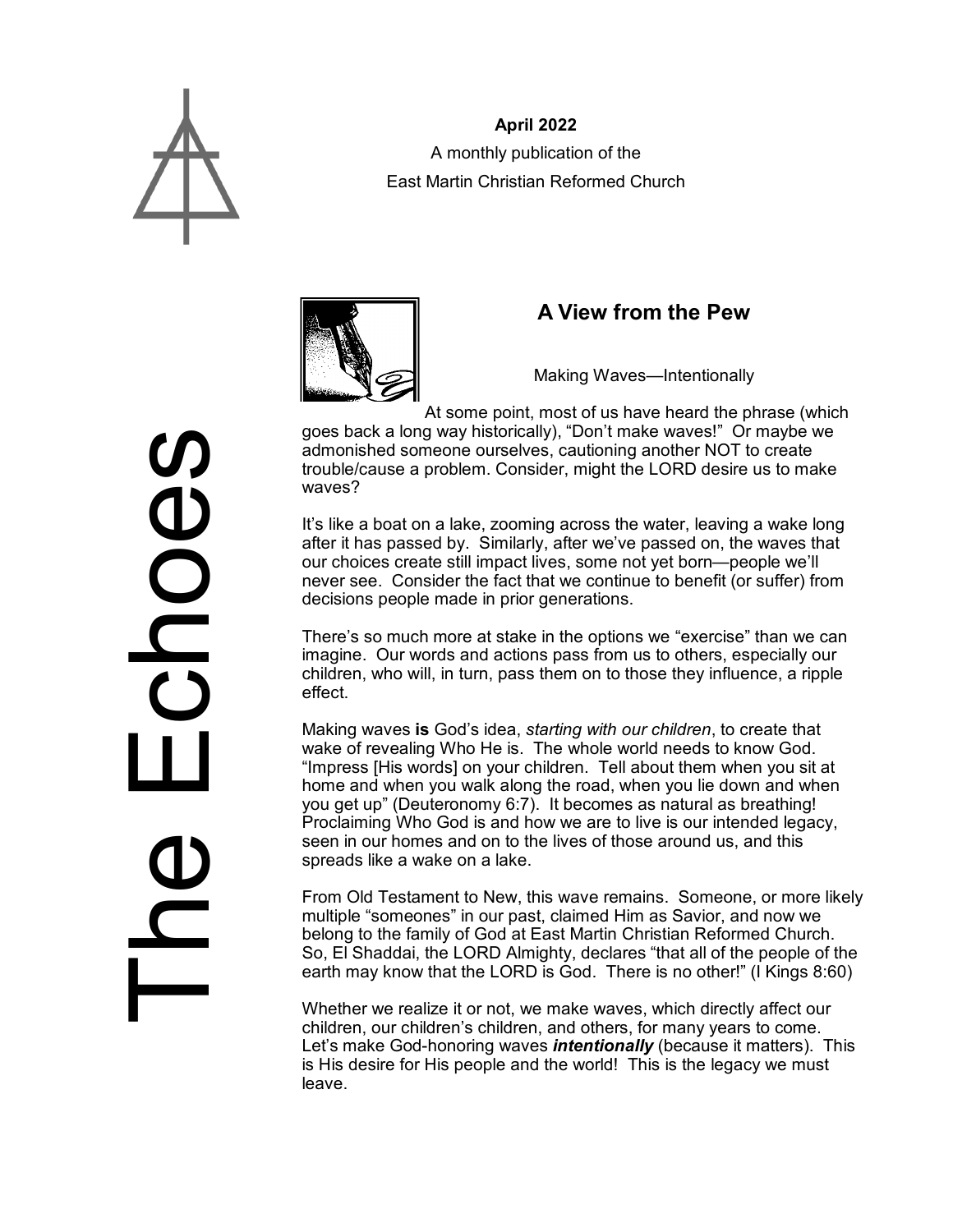### **In Contact With Council**



Earl Wykstra opened the Council meeting of April 12 with devotions from the TODAY and prayer.

The minutes of the March 8 meeting were read and approved.

Communications: Membership transfers requested for John and Millie VanDerMeulen, Jason and Kathy Westendorp to Hopkins Community Church in Hopkins and Derek, Mardi and Alex Noorman to Second Reformed Church in Grand Haven. Motion to approve these transfers passed.

Reports:

A. Pulpit Supply list reviewed.

B. Deacons' Report: General Fund receipts of \$8,576.38 leaves us \$4,815.11 short of ideal and Ministry Shares receipts of \$2,162.00 leaves us \$6,830.90 short of ideal. The offering schedule was approved as presented.

C. Education Committee: Libby Dendel would like to start a Bible story reading time for kids who would like to attend after the morning services. Motion to approve passed.

D. Building and Grounds Committee accepted two new members, Kevin Bouman and Bruce Tiemeyer.

Council member visits and calls, 13 reported.

Old Business: Cameron Tuinstra is stepping down as Cadet Counselor. Cameron gave Council a report on the state of the Cadets and suggestions for the future of East Martin Cadets.

New Business: A rep from Sylvia's Place in Allegan will give an update on May 15.

A motion to adjourn passed at 9:12. Doug DeMann closed in prayer. The next meeting will be held May 10.



Wyatt Andrew DeMaagd made his appearance on March 21. He weighed in at 9 pounds 13 ounces and was 22 1/4 inches long. His proud parents are Chase and Laura.

Wyatt has 3 older brothers, Carsen, Everett and Caden who all want to help "until they're done" according to Mom.

Congratulations to Chase and Laura and Wyatt's big brothers.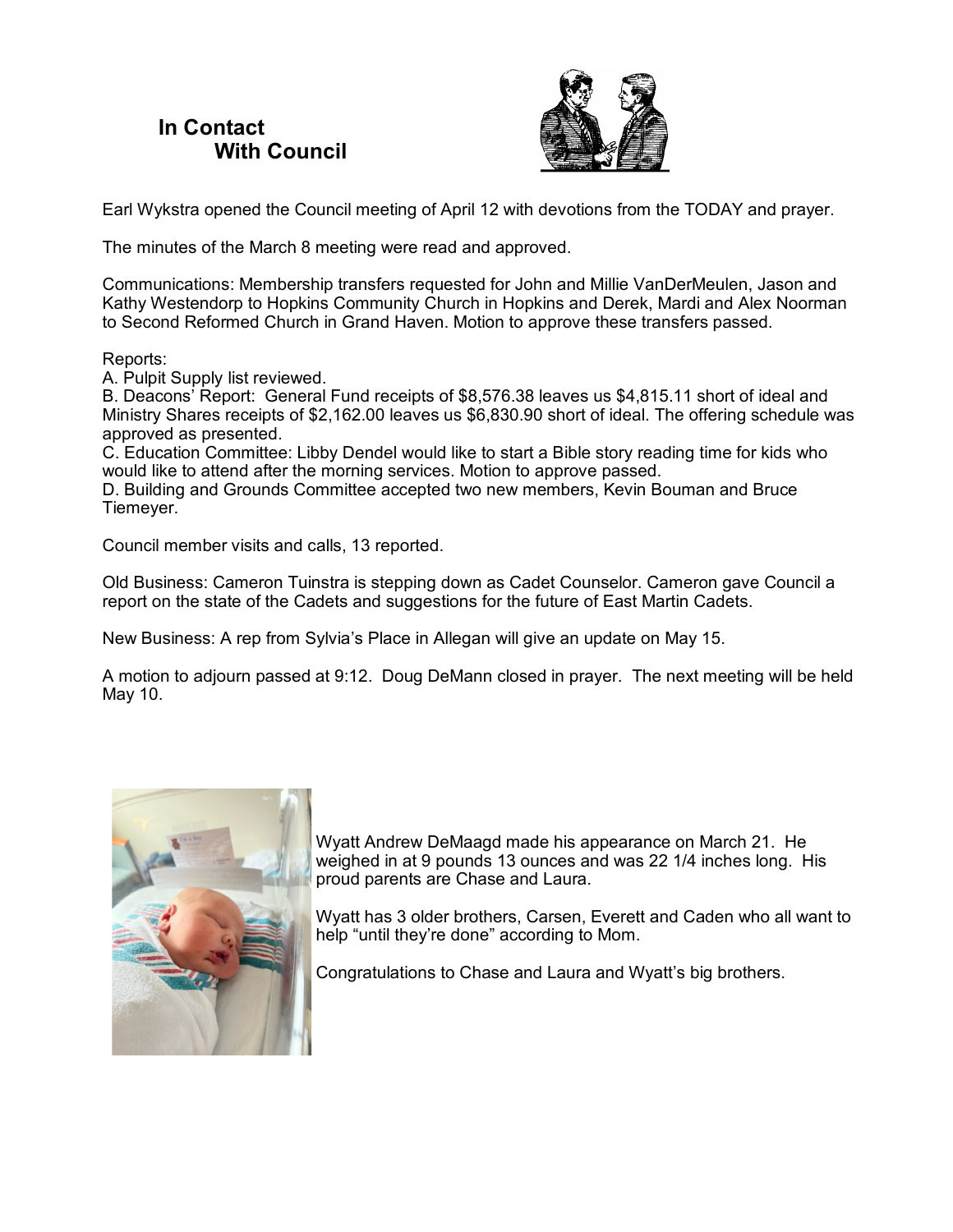

**Look What's New in the Library**

*MALICIOUS INTENT* by Lynn Blackburn (Defend and Protect #2) *LOOKING FOR LEROY* by Melody Carlson — Good story—definitely worth reading *LUMBERJACK & LADIES* by Various authors — Four short stories *ALONG THE RIO GRAND* by Tracie Peterson (Love on the Santa Fe #1) *LIFE FLIGHT* by Lynette Eason (Extreme Measures #1) *THESE STRANGE ASHES* by Elisabeth Elliot — Is God Still in Charge? This is a deeply personal account of her first year as a missionary ALASKA BRIDES COLLECTION - five authors write Alaska stories — Good *RELATIVE JUSTICE* by Robert Whitlow — Powerful legal drama novel

## **Pinewood Derby**

Thank you to everyone who came and supported our GEMS and Cadets. What a fun time and a great turnout!

There were 20 participants in the Derby.

The 1st place winner with the fastest car went to Violet Tuinstra. The 2nd place win went to Eden Suk. The 3rd place winner and hot on the tails of the first and second place was Addi Tuinstra.

David DeYoung took Best of Show.

Congratulations!





## **Tri-Unity Christian School Wins It All**



Tri-Unity Christian won the 2022 basketball

state championship. What a fun game which even went into overtime but they hung on for the win. Super proud of these young men. They worked hard for this title.

Congratulations to Trey Rillema and the rest of his team.



## **Graduations**

Anyone from our church who has or will be graduating during the current school year from  $8<sup>th</sup>$  grade, high school or college, please contact a

member of the *ECHOES* staff by the next copy deadline so the graduation information can be listed correctly. If graduating from college, please include your degree.



## **Wild Game Dinner**

A big thank you to everyone who came out to support EMCS at the Wild Game dinner either through donations or enjoying the feast of great food! We raised a little over \$12,000 that evening for our school.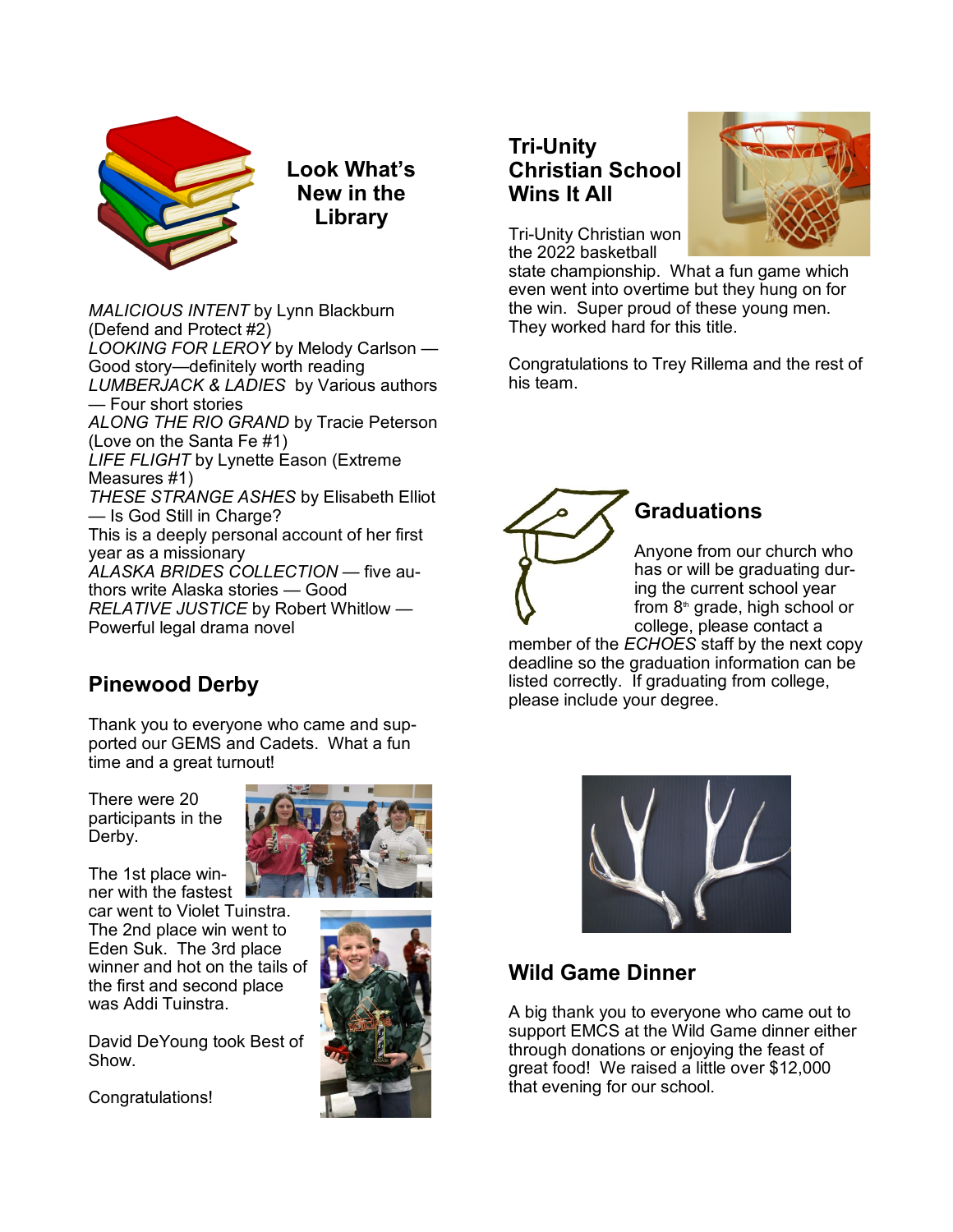

Thank you for your graciousness and kindness extended to our family during the loss of our father, Thomas Tuinstra.

We appreciate the flowered candle lantern. He loved this church and the fellowship he had with you.

Everyone was so helpful with the send off for our Dad. We sincerely thank you for all your love and support!

> Weebe Tuinstra Sharon (Keith) Herring Sandy (Rich) Ipaman Calvin (Karen) Tuinstra

Thank you so much for your expressions of kindness and sympathy during the passing of Betty DeJager. She loved her church family and enjoyed your friendships. Most of all she loved her Lord and Savior and longed to be with Him.

> In Christ's love, Mary and Randy Bouman and family

Thank you so much for partnering with our Wycliffe ministry. We appreciate your prayers and financial support. Thank you for inviting us to share with your congregation about Bible Translation. We enjoyed getting to know you and brunch together.

Joel and Tanya Tiemeyer



#### **Martin Area Resource Center**

When you are grocery shopping in May please remember those who are less fortunate in our community. Martin Area Resource Center needs the following:

Toilet paper, paper towels, napkins, paper plates, female sanitary napkins/tampons, wraps, baggies and foil.

#### **Springtime Asparagus Medley**

- 1 cup water
- 1 1/2 lbs. fresh asparagus, cut into 2" pieces
- 2 small tomatoes, cut into wedges
- 3 Tbsp cider vinegar
- 3/4 tsp Worcestershire sauce
- 1/3 cup sugar
- 1 Tbsp grated onion
- 1/2 tsp salt
- 1/2 tsp paprika
- 1/3 cup canola oil
- 1/3 cup sliced almonds, toasted
- 1/3 cup crumbled blue cheese, optional

In an large saucepan, bring water to a boil. Add asparagus. Cover and cook for 3-5 minutes or until crisp—tender. Drain. Add tomatoes. Cover and keep warm.

In a blender combine vinegar, Worcestershire sauce, sugar, onion, salt and paprika. Cover and process until smooth. While processing, gradually add oil in a steady stream. Pour over asparagus mixture and toss to coat.

Place in a serving bowl; sprinkle with almonds and blue cheese. Serve warm. Yield 8-10 servings.